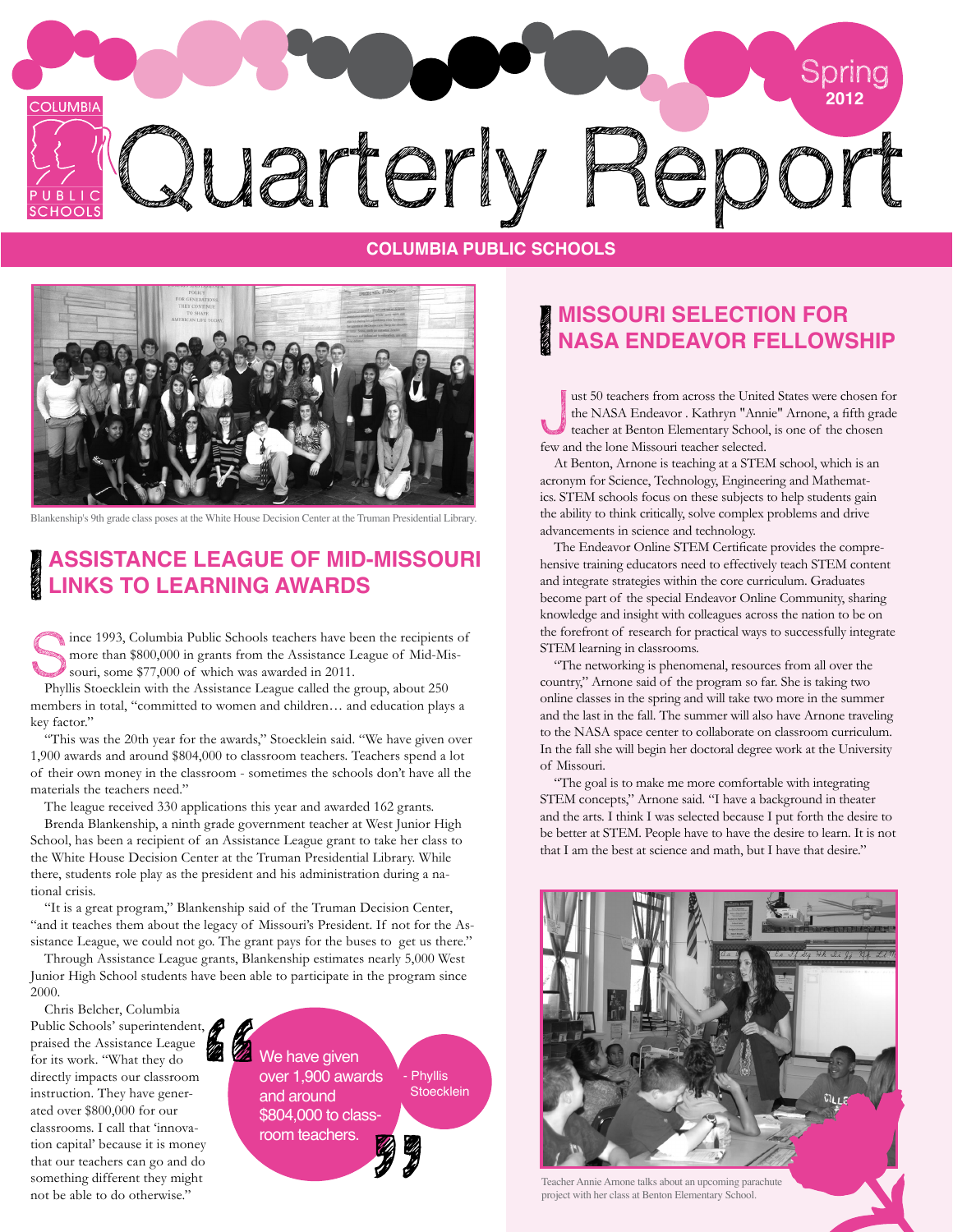# **BOND AND LEVY Q&A**



**Q. What is the amount of the proposed tax levy increase?** A. 40 cents per \$100 of assessed valuation.

#### **Q. Why does the district need a tax levy increase?**

A. The tax levy increase is necessary due to a loss in state funding. State funding cuts place more responsibility on local revenue sources to meet school funding needs. Additionally, the local assessed valuation is nearly flat and federal revenues are also likely to see reductions.

#### **Q. How will funds from a tax levy increase be spent?**

A. The tax levy increase will generate an additional \$7.5 to \$8 million per year in revenue. Those funds will be used to offset the loss in state funding to:

• sustain current programs, including intervention and enrichment programs for students

• maintain and improve class sizes

- meet student needs
- address classroom technology needs

#### **Q. Is the district going to make any budget cuts to help its financial situation?**

A. The district has cut more than \$20 million and 250 staff positions from its budget over the last four years. Further cuts to the budget will result in larger class sizes and reductions in intervention and enrichment programs for students.

#### **Q. Did the community just vote for a tax increase?**

A. No, the community approved a no-tax-rate-increase bond issue in 2010 to fund new school construction, air conditioning and necessary building maintenance and improvements. The last tax levy increase approved by voters was in 2003.

#### **Q. Why not use district reserves to cover the loss in state funding?**

A. Simply, the reserve fund is a savings account. In Columbia Public Schools, those funds are meant to be used to cover payroll and district expenses when revenue funds are not available as well as to cover unpredictable emergency expenses. For example, the district uses reserves to help meet cash flow needs from month to month due to the timing of when local, state and federal funding revenues arrive.

#### **Q. What is the amount of district reserves?**

A. In 2010-11, the district reserves were 22.47 percent or \$34.9 million. It takes roughly \$30 million in the reserve fund to pay expenditures at tax collection time without borrowing. Additionally, the district has been building its reserves using one-time federal stimulus funds in order to prepare for onetime expenses associated with the opening of Battle High School. School districts should maintain at least 16 percent in reserve funds in order to be solvent and maintain a high financial credit rating, which lowers the cost of borrowing.

#### **Q. What is the difference between a tax levy and a bond issue?**

A. By law, bond issues only provide funds for new construction, renovation of existing facilities, technology and the purchase of equipment. Tax levy funds are used to pay for operating costs such as salaries, benefits, materials and supplies.

#### **Q. What is the amount of the proposed bond issue?**

A. \$50 million. The bond issue proposal will also require a 12-cent debt service levy increase in order to continue the rate at which bond debt is paid down. The increase will allow the district to maintain its high financial credit rating.

#### **Q. How will the funds be spent?**

A. The \$50 million bond will address three main areas:

• Building Improvements - \$8.8 million will be used for building improvements such as roofing, tuckpointing, foundation repairs, asphalt and concrete repairs, fire sprinkler system upgrades and environmental compliance improvements.

• Construction - \$39.2 million will be used for new construction, including:

- \$20 million for a new 650-student elementary school in south Columbia

including the purchase of land and the necessary technology and furniture; - \$8 million for an early childhood learning center located on the Lange Middle School property to serve 800 students and eliminate 10 trailers currently in use;

- \$5 million for a 25,000-square-foot addition to Shepard Boulevard Elementary School to eliminate 12 trailers currently in use;

- \$4 million for a 20,000-square-foot addition to West Boulevard Elementary School to eliminate 6 trailers currently in use; and

- \$2.2 million for a kitchen expansion at Lange Middle School to better serve surrounding schools with freshly prepared food.

• Technology - \$2 million for wireless network expansion, replacement of network switches, servers and storage area networks.

#### **Q. Why is there a need for these items?**

A. The Board of Education has adopted goals based on an evaluation of district facilities. These goals include reducing overcrowding in schools, including reducing the number of trailers; improving the physical and learning environments in all facilities; reducing the number of student grade-level transitions; and increasing the functional life and efficiency of facilities.

#### **Q. Why now?**

A. Requesting approval to access bond funds now will allow for further long-range planning. Failing to move now will put the district further behind in addressing growth and building needs. Additionally, many trailers have reached their life span and will need to be replaced should the bond issue not pass.

#### **Q. Is there a long-range plan for facilities?**

A. Yes. The plan development included community engagement to determine priorities; an evaluation of each building's ability to support current and future programs; and an engineering study of the physical condition and energy efficiency of our buildings. Based on these studies, the planning committee made recommendations to the Board of Education to address school facilities in the district. Those recommendations are reflected in this bond proposal. The district also plans to present another \$50 million bond proposal to voters in 2014 to continue with implementation of the long-range facilities plan and the elimination of trailers by 2020.

#### **Q. What about the projects approved in the 2010 bond issue?**

A. The district is making significant progress on the projects approved in the 2010 bond issue. Construction of Battle High School is 70 percent complete and is on time and on budget. The air conditioning engineering plans and project bids are complete. The district will air-condition 5 elementary schools this summer. The remaining schools will be completed by 2014. The construction of the gyms at Hickman and Rock Bridge high schools is under way and will be completed in 2013. The land for the new elementary school set to open in 2015 has been purchased and planning is in progress. Building maintenance and improvement projects have been completed, including a new roof at Hickman High School.

#### **Q. Are bond funds being used to pay for the addition at the district's administration building?**

A. No. The district has taken out a 26-year loan to cover the cost of the administration building addition. The addition will allow the district to eliminate lease payments at two facilities. Those funds will be used to pay for the cost of the loan. Additionally, the new addition will result in \$70,000 in utility savings annually due to the efficiency of the building.

**For more information visit: www.columbia.k12.us/bondlevy.php**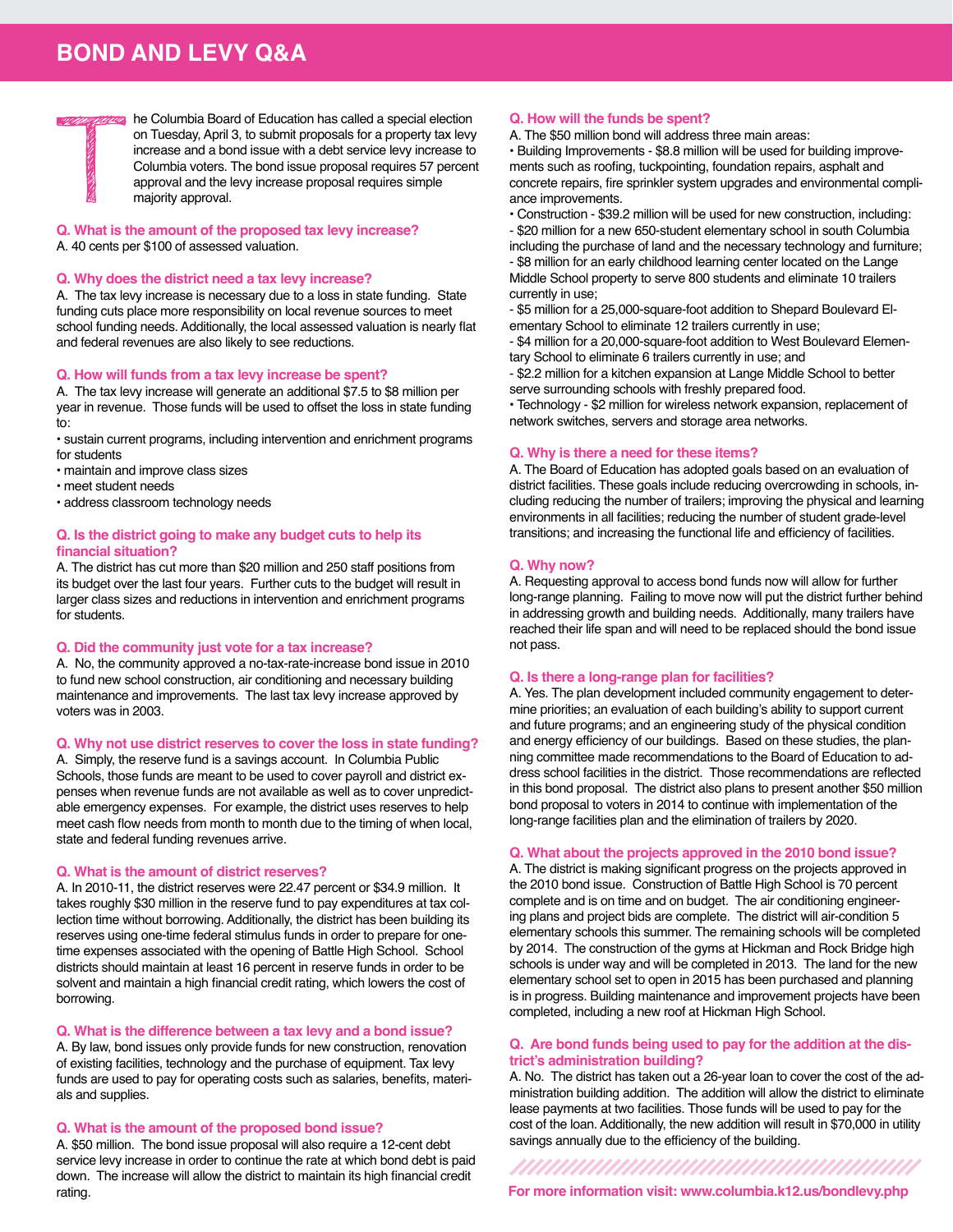# **Fourth World cafÉ held november 2011**

## **BATTLE HIGH SCHOOL LEADERS NAMED**

**BASE OF BEER** 

**Index Communication** n November 2011 the fourth meeting of the World Café community conversation series was held with the ultimate goal of determining next steps in eliminating the achievement gap.

November's meeting hosted a special guest, Jeff Edmundson, part of the STRIVE program. STRIVE uses a framework of community involvement and infrastructure to successfully tackle similar problems in the Cincinnati and northern Kentucky areas.

The STRIVE framework instituted in the Cincinnati area has four pillars: 1) Shared community vision, 2) Evidence-based decision making, 3) Collaborative action and 4) Investment and sustainability.

"Instead of going out and building a new program, build on what you have. Narrow your metrics to a chosen few and work on sharing a common agenda."

Data was an area Edmundson also stressed, stating that if he could do just one thing to help it would be to build a data platform, bringing together early childhood data, kindergarten through 12th grade and also social services. "Having data is not the problem," he said. "Focusing the data is the problem."

"These ideas are nationwide," said Chris Belcher, Columbia Public Schools' superintendent. We have been designated as a STRIVE community and can use that framework to continue these conversations.

"We are developing a network of agencies and companies to share data and look at sharing the same goals - broaden perspectives. There is work to be done to get it on the table before we bring it back for the next World Café," Belcher said.

# **New Boundaries for Secondary Schools**

Pproach B" may not say much as a name, but for hundreds of Columbia<br>Public Schools students "Approach B" will determine where they will at-<br>the distribution of high school. The Board approved the recommen-Public Schools students "Approach B" will determine where they will attend intermediate and high school. The Board approved the recommendations by the Secondary Enrollment Planning Committee for new boundary lines in February.  $\ddot{\phantom{0}}$ 

The decision came after the committee of 22 worked through more than 140 scenarios, volunteering their time for over a year. The committee's work is the result of the district's reorganization of its secondary level. The addition of Battle High School in 2013-14 and the decision to combine the three middle and three junior high schools into one, six-school, intermediate level necessitated redrawn boundaries. The plan features paired intermediate schools feeding into each high school.

"The process was done very well," Chris Belcher, the district's superintendent, said of the work done by the committee. "The board is very confident in their work."

Next for the secondary boundary process is working on the transition process. Wanda Brown, the district's assistant superintendent for secondary education, said that one immediate aspect of the process is that 113 ninth grade students in the current Hickman or Rock Bridge boundaries will be switching to the other high school under the new boundaries. Those students will be allowed to transfer to their new high school beginning this fall, as opposed to after attending the 2012-13 year and then moving to the new school. This will allow their high school experience to be uninterrupted. Those students participating in spring sports will be allowed to transfer immediately. Transportation will be available for those students.

The district will be sending letters this summer to all middle and high school students, letting them know which school they will attend in 2013-14. The principals at the intermediate and high schools will also collaborate on the best ways to ease the transitions for students. "We will look to group kids together who will have similar experiences," Brown said.

This spring, ninth graders who will make up Battle High School's student body, will get a tour of the new school, "We hope this will start to get the kids excited about their school," Brown said. The district also plans to have a number of activities for students and families to allow them to become more familiar with their new school.



he following seven leadernavas ship positions come more than a year before the opening of Battle High School in the fall of 2013. The staff members will join Principal Kim Presko, who

was named in November 2011.

"The school district considered several outstanding candidates as it went through the process of selecting the

leadership for Battle High School," said Superintendent Chris Belcher. "We wanted individuals who would provide strong leadership and aid in community development for the school as the culture, building environment and student population are being identified."

#### **Battle High School Leadership Team**

- **Assistant Principal Andrew McCarthy** Andrew McCarthy is currently serving as an assistant principal at Hickman High School.
- **ATHLETIC DIRECTOR/ ASSISTANT PRINCIPAL MATTHEW HALE** Matthew Hale earned his master's degree in school administration from Southeast Missouri State University and joins Columbia Public Schools from Cape Girardeau High School.
- **Assistant Principal JACOB SIRNA**

Jacob Sirna is currently serving his second year as assistant principal at Oakland Junior High School.

- **Director of Guidance Leigh Spence** Leigh Spence is currently a counselor at Hickman High School.
- **BAND DIRECTOR ROBERT THALHUBER**

Robert Thalhuber is currently the associate director of bands at Rock Bridge High School.

**Choral Director Jazz Rucker**

Jazz Rucker is currently the vocal music educator at Lange Middle School.

**Media Specialist Jayme Pingrey**

Jayme Pingrey is currently the media specialist at Oakland Junior High School.

#### **Head Football Coach Justin Conyers**

Justin Conyers is currently a physical education teacher and assistant head football coach at Rock Bridge High School.

"We are thrilled to have a very talented group of student-centered educators to begin the traditions of excellence at Battle High School," said Presko.

Presko, Spence and Pingrey will officially begin their roles in July 2012; however, all will begin participating in planning and transition discussions for the opening of the new school immediately.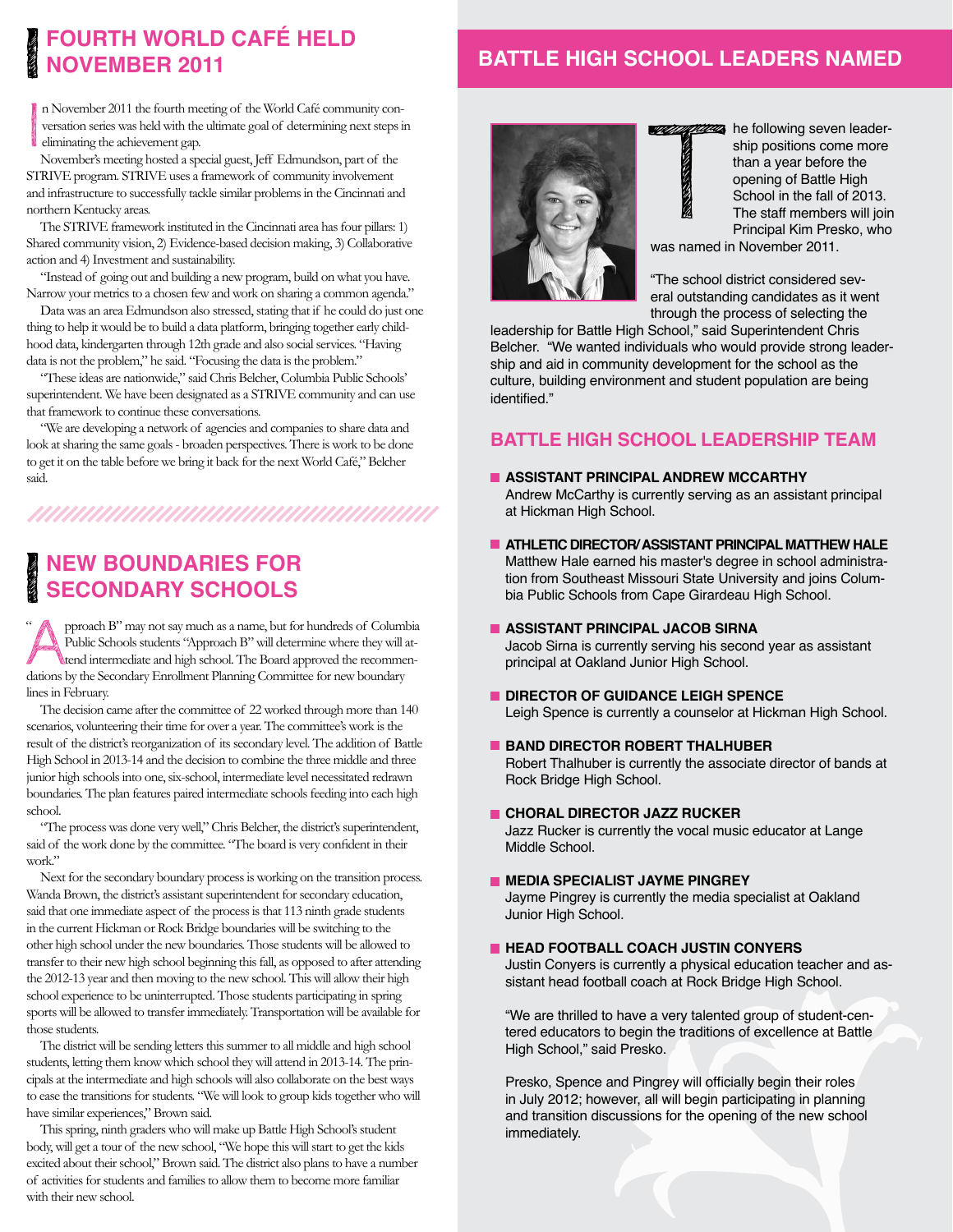# (you can use) **NEWS**

#### *Cresset* **earns gold**

*The Cresset*, Hickman High School's yearbook, has been honored as a gold medalist in the Columbia Scholastic Press Association National Critique. This is the highest rating any yearbook can receive from the association's critique.

#### **Columbia Public Schools earns PRESTIGIOUS DISTINCTION IN Performance Award**

For the eighth year in row Columbia Public Schools has earned the state's prestigious Distinction in Performance award for academic achievement and progress during the last school year (2010-11).

#### **SEVENTEEN CPS STUDENTS NAMED NATIONAL MERIT SEMIFINALISTS**

Seventeen students from Hickman and Rock Bridge high schools have been named National Merit Semifinalists. To qualify for a National Merit scholarship, students must take the preliminary SAT, the first screening for entrants to the program. Rock Bridge Semifinalists are: Christian Ackmann, David Berry, Riaz Helfer, Katherine Hobbs, Elena Horvit, Avantika Khatri, Amy Scott, Nicholas Sun, Methma Udawatta, Christina Wang, Walter Wang, and Angela Zhang. Hickman Semifinalists are: Carter Datz, Jeanna Hoffman, Daniel Hwang, Anne Marie Van Doren, and Avery Wagner.

#### **Hickman Students Receive Writing Honor**

Hickman High School has two of the eight Missouri recipients of the National Council of Teachers of English Achievement Award in Writing. Students Avery Wagner and Carter Datz were recognized as excellent writers by judges through the awards program.

#### **Belcher Named Educational Administrator of the Year**

Columbia Public Schools' Business Services, The Missouri Association of Educational Office Professionals (MAEOP) is has named Columbia Public Schools Superintendent Chris Belcher as Educational Administrator of the Year.

#### **ROCK BRIDGE HIGH SCHOOL CROSS COUNTRY TEAMS PLACE FIRST, SECOND IN STATE CHAMPIONSHIPS**

Rock Bridge High School won its first-ever Class 4 boys cross country state and the girls team took second. Both are firsts for the Rock Bridge cross country program

#### **Students raise more than \$30,000 for Central Missouri Honor Flight**

Columbia Public Schools joined forces with Jefferson City Public Schools and other schools in Cole County to raise funds for Central Missouri Honor Flight to send World War II veterans to Washington, D.C. to visit their national memorial. Students, staff and faculty from Columbia Public Schools raised more than \$21,000. The funds will help send more than 70 veterans to Washington, D.C.

#### **Columbia Public Schools recognized for financial reporting**

The Association of School Business Officials International (ASBO) recognized Columbia Public Schools and 58 other school districts for 25 years or more of participation in the Certificate of Excellence in Financial Reporting (COE) program. The Certificate of Excellence program supports and recognizes districts' high-quality financial reporting to the community through exceptional Comprehensive Annual Financial Reports (CAFRs). As recipients of the COE, school districts have verified that credibility, confidence and transparency are essential to demonstrate sound fiscal management and professional growth.

#### **Siemens Foundation finalists and semifinalits**

Two Columbia Public Schools students have been recognized by the Siemens Foundation competition in math, science and technology. Hickman High School student Lawrence Zhang was named a semifinalist in the competition and Rock Bridge High School student Nicholas Sun was named a regional finalist. The Siemens Foundation award is the highest science honor awarded to high school students.

#### **Hickman students score in top 100 IN CALCULUS COMPETITION**

Hickman High School students Mingu Kim & Bowen Yang scored in the Top 100 on the national AP Calculus Online Competition Match I. More than 3,856 students participated in the competition.

#### **CPS receives green cleaning award**

Columbia Public Schools has been chosen to receive the Grand Award in the K-12 category of the 2011 Green Cleaning Award for Schools & Universities, sponsored by American School & University magazine, The Green Cleaning Network, and Healthy Schools Campaign.

#### **Hickman arts magazine number one in state**

The 2010-11 *Hickman Review*, Hickman's literary arts magazine, has been awarded the number one ranking in Missouri with a Superior/Highest Award by the National Council of Teachers of English. The 2010-2011 editor-in-chief for the *Hickman Review* was Shawna Burhans, the art editor was Zoe McDouggal and the manuscript editor was Anna McMurry. The faculty co-sponsors were Carolyn Chipley-Foster and Nancy White.

#### **CPS school lunch recognized for healthy changes**

The Columbia Public Schools' Nutrition Services program has been recognized by the Food Family Farming Foundation for the many improvements to school lunches in the 2010-11 school year. Beginning in 2010-11, rice and beans were served for lunch every day, salad bars were spruced up, schools were partnered with local farmers, and oatmeal and fresh fruit were added to the breakfast menu.

## **April 3 Bond Issue and Tax Levy ProposalS**

The Columbia Board of Education has called a special election on April 3, to submit proposals for the citizens of Columbia to consider a 40-cent property tax levy and a \$50 million bond issue with a 12-April 3, to submit proposals for the citizens of Columbia to consider cent debt service levy increase. The levy and the bond are necessary to sustain current programs, maintain and improve class sizes, meet classroom technology needs and address facility needs throughout the school district, measures necessitated by enrollment growth and the goal for the district to be rid of all 153 trailers currently used for instruction.

"The 2010 bond was dedicated to secondary capacity needs," said Chris Belcher, Columbia Public Schools superintendent, of the bond currently being used to fund construction of Battle High School, new gyms at Rock Bridge and Hickman high schools and air conditioning, among many other projects. "The 2012 bond and tax levy are going to build a new elementary school, new early childhood center, additions at two schools and move the district closer to getting out of the trailers."

The trailers are a big issue for Columbia. "Springfield School District, the state's largest district, currently has zero trailers. Columbia has 153," said Belcher. Trailers house 23 percent of all students in Columbia Public Schools.

"By 2020 we want to be out of the trailers," Belcher said, noting that many trailers are 18 years old and were designed for 11 to 12 years of use. "There is no way to get rid of the trailer issue without increasing the debt service, which has not been raised in over 20 years."

66 If we would have **Chris** been fully funded Belcherthe current levy would be OK.

Opening Battle High School will remove 50 trailers from the district. If the April 3 proposals are approved, the new elementary school built with those funds will allow the district to remove another 27 trailers. Additions to Shepard Boulevard and West Boulevard elementary schools will remove another 18 trailers.

The April proposal will also allow the district to build a new early childhood center near Lange Middle School, freeing up 400 seats in the current elementary schools and removing even more trailers.

Budget uncertainty at the state level has left the school funding formula underfunded for the last three years. Columbia Public Schools receives 33 percent of its funding from the state.

"If we would have been fully funded," Belcher said, "the current levy would be OK, but the levy increase is a response to decreased state funding. The university is looking at raising tuition again, by 7.5 percent. That's how they deal with budget deficits. We ask the public to support us with a property tax increase. We have grown by 500 kids over the last four years."

Enrollment, which for the 2011-12 school year is 17,925 students, is projected to rise by nearly 800 by 2015-16.

The state of Missouri is 49th out of 51 states, including Washington, D.C., in state support for public education. If approved, the bond levy would be raised from 81 cents to 93 cents per \$100 of assessed property value and the tax levy raised 40 cents to \$4.4793 per \$100 of assessed valuation. The owner of a home valued at \$150,000 would see an annual increase of \$148.20.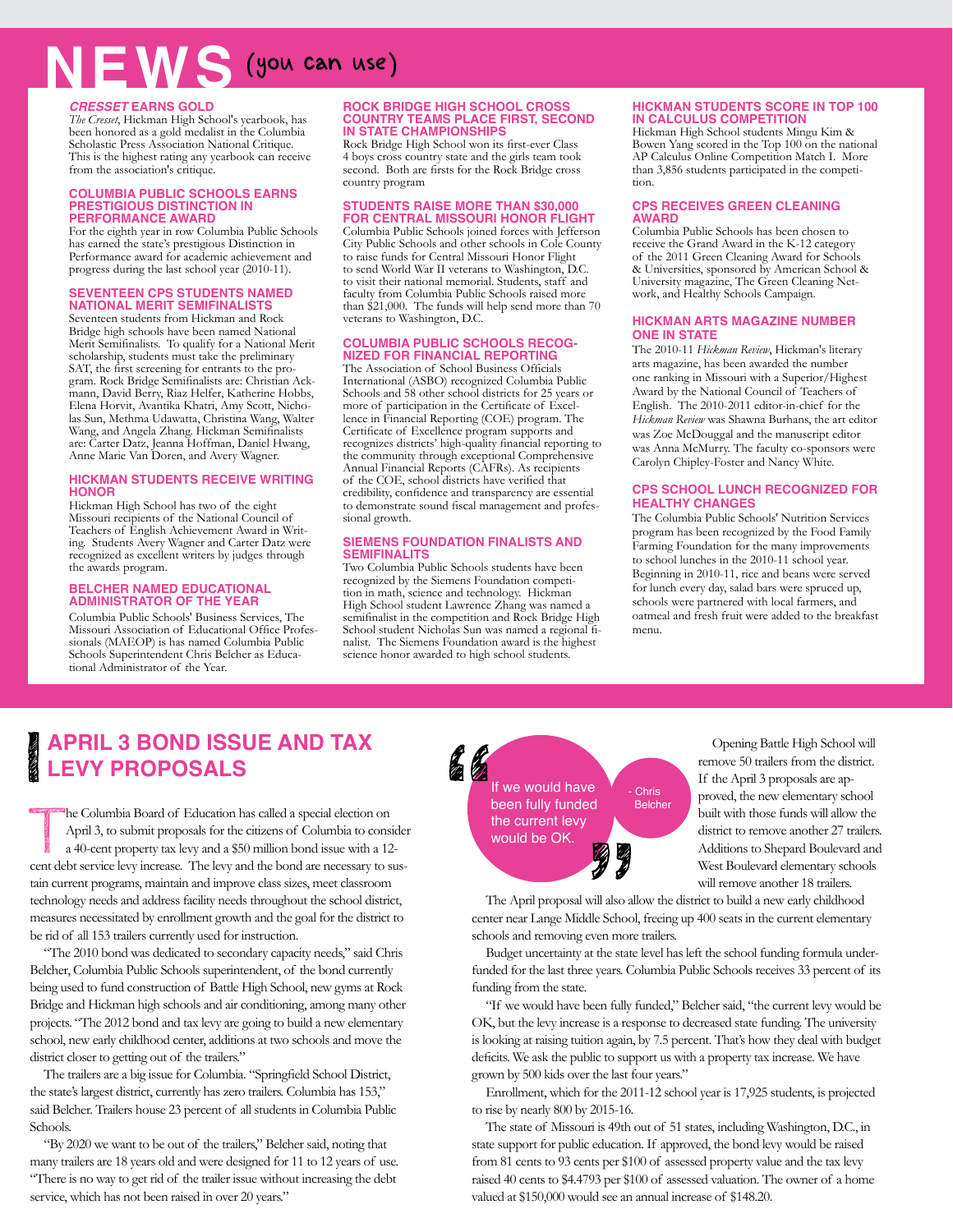# 2012 SUMMER SCHOOL PROGRAMS

This summer, Columbia Public Schools will continue offering exciting and enriching summer programs for students.

#### **Programs and dates are:**

#### **JUNE 4 - 29**

Columbia Summer SUNsations offers free summer school sessions for students entering kindergarten through eighth grade. The Secondary Summer School High School Credit program is available for Columbia Public Schools students entering ninth through 12th grades. This program offers opportunities for credit advancement and credit completion and includes a variety of online as well as classroom course options.

- Freshman Academy provides additional academic support for students entering 9th grade
- Gifted Education (EEE) for grades 2-5 and 6-8
- Summer Expedition is a four-week program for high-potential minority and/or free reduced lunch students who are not being served by gifted services.
- Special Education Extended School Year (ESY)
- Early Childhood Special Education

#### **JUNE 3- JUNE 14**

2012 MAC Scholars Summer Academy is a live-in academic experience at the University of Missouri for entering 10th grade high potential minority students.

#### **JUNE 4- JULY 27**

FUN City Youth Academy is a new community partnership serving minority students over the course of an eight-week program.

#### **JUNE 11- AUGUST 3**

The Columbia Area Career Center Summer Camp for Youth is a tuition-based program for youth ages 10 to 15. No camps the week of the 4th of July.

#### **JUNE 11-28**

The Columbia Summer Enrichment Preschool is a tuition-based program available for students between the ages of three and five. This is the first of two sessions.

#### **JUNE 18-29**

Arts Explorers Fine Arts Camp at Shepard Boulevard Elementary This camp is for select elementary students entering grades 4-5.

#### **JULY 9-20**

Secondary Choral and Instrumental Music - choir, orchestra and band courses for secondary music students entering grades 7 - 9.

#### **JULY 9-26**

The Columbia Summer Enrichment program is a tuition-based program for students entering kindergarten through grade 8. During this three-week session, students participate in courses selected from a wide variety of offerings.

The Columbia Summer Enrichment Preschool is a tuition-based program available for students between the ages of three and five. This is the second of two sessions.

#### **BEFORE- AND AFTER-SCHOOL CARE**

Adventure Club is an extended day program for school-age students delivered by the University of Missouri College of Education. It provides a supervised before- and/or after-school program throughout the month of June. There are additional sessions available as a full-day program that runs throughout the month of July. This tuition-based program requires a non-refundable registration fee for enrollment.

#### **A+ TUTORING**

Opportunities for tutoring in summer school may be arranged for secondary students enrolled in the A+ program. Tutor training is in late April, with assignments to programs made in May. A+ students should contact the A+ coordinator in their building for additional information.

#### **ADDITIONAL SUMMER PROGRAMS**

Information regarding summer camps/programs sponsored by various organizations, colleges and universities is often available in school guidance and/or principal offices.

## **CPS ADMINISTRATION BUILDING TO PROVIDE SUBSTANTIAL SAVINGS**

hanges are under way at the district's central administration building located at 1818 West Worley Street. In a cost savings effort to eliminate the use of leased facilities as well as to create greater efficiencies in operations, the school district is adding 40,000 square

feet to the existing administration building.

The district has leased two facilities to house its business and accounting staff, information technology staff, Parents As Teachers and curriculum departments for nearly 20 years. The building addition will replace the need to lease those two properties located on Vandiver and Bernadette drives.

The school district secured a 26-year loan from a local bank to construct the addition and will use funds originally spent on rent to pay for the loan. Once the loan is paid off the district will save \$500,000 a year in rent. The district will also save approximately \$70,000 a year in utility costs due to the energy-efficient

design of the addition, including a ground-source heating and airconditioning system. Additionally, housing all district administration in one building will allow for increased communication and collaboration among employees and with district patrons.

The Board-of-Education-approved project budget is \$8 million, nearly the same cost paid to lease the Bernadette Drive and Vandiver Drive facilities for the past 20 years.

West Junior High School and the Columbia's Farmers Market will also benefit from the administration building addition. West Junior High School will receive an improved outdoor track and practice field as a result of the construction, and trails are being built to connect the administration building's parking lot to the ARC to allow for additional parking for the Farmers Market.

The building, including the new addition, will house 142 employees and will be completed in July 2012.